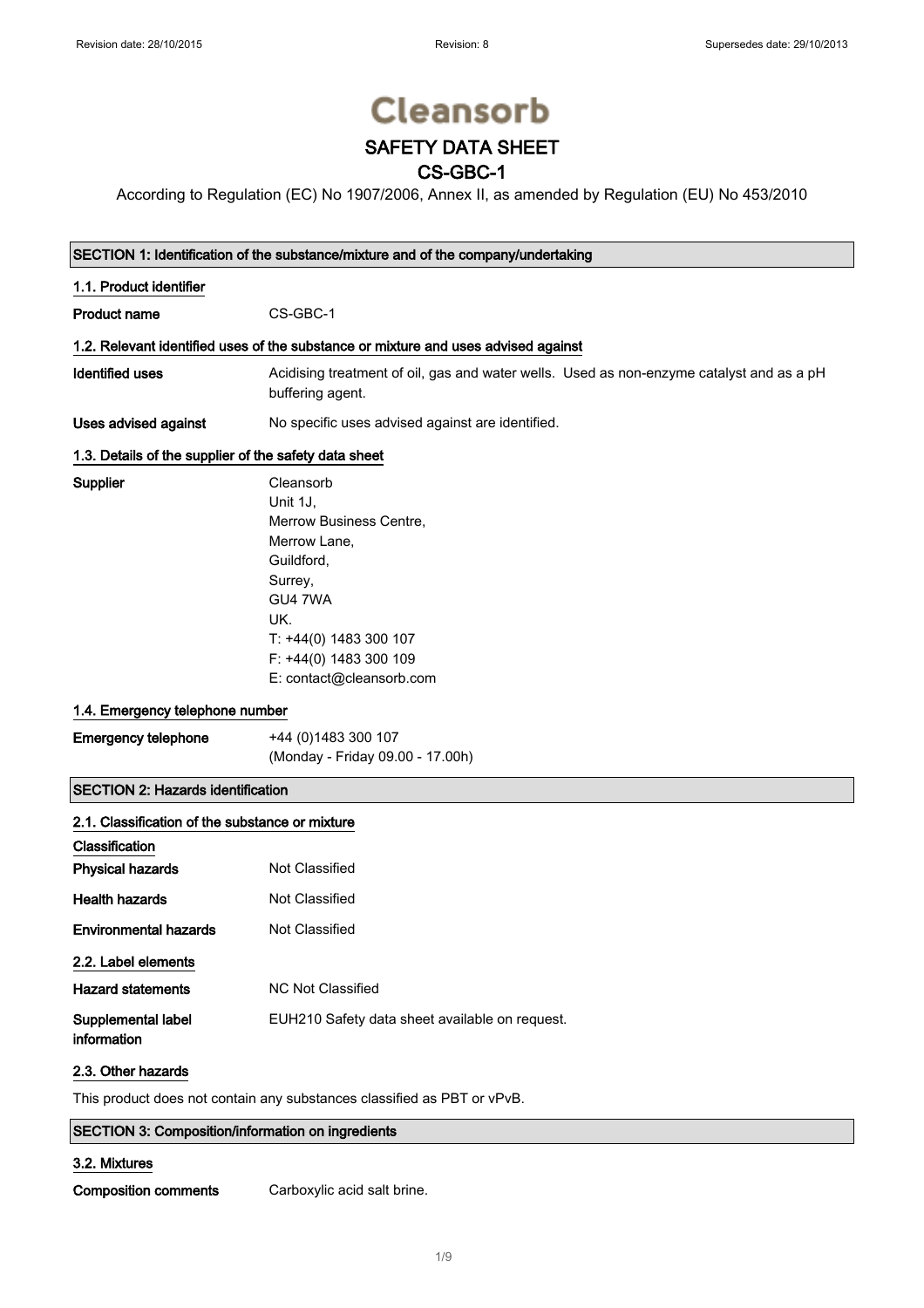#### SECTION 4: First aid measures

| <b>General information</b>                                 | Get medical attention if any discomfort continues. Show this Safety Data Sheet to the medical<br>personnel.                                                                                                                                                                                                                                                                                                                                                                                     |
|------------------------------------------------------------|-------------------------------------------------------------------------------------------------------------------------------------------------------------------------------------------------------------------------------------------------------------------------------------------------------------------------------------------------------------------------------------------------------------------------------------------------------------------------------------------------|
| Inhalation                                                 | Move affected person to fresh air and keep warm and at rest in a position comfortable for<br>breathing. Maintain an open airway. Loosen tight clothing such as collar, tie or belt.                                                                                                                                                                                                                                                                                                             |
| Ingestion                                                  | Rinse mouth thoroughly with water. Remove any dentures. Give a few small glasses of water<br>or milk to drink. Stop if the affected person feels sick as vomiting may be dangerous. Do not<br>induce vomiting unless under the direction of medical personnel. If vomiting occurs, the head<br>should be kept low so that vomit does not enter the lungs. Never give anything by mouth to an<br>unconscious person. Maintain an open airway. Loosen tight clothing such as collar, tie or belt. |
| Skin contact                                               | Remove affected person from source of contamination. Rinse immediately with plenty of<br>water.                                                                                                                                                                                                                                                                                                                                                                                                 |
| Eye contact                                                | Rinse immediately with plenty of water. Remove any contact lenses and open eyelids wide<br>apart. Continue to rinse for at least 10 minutes.                                                                                                                                                                                                                                                                                                                                                    |
| Protection of first aiders                                 | First aid personnel should wear appropriate protective equipment during any rescue.                                                                                                                                                                                                                                                                                                                                                                                                             |
|                                                            | 4.2. Most important symptoms and effects, both acute and delayed                                                                                                                                                                                                                                                                                                                                                                                                                                |
| <b>General information</b>                                 | See Section 11 for additional information on health hazards. The severity of the symptoms<br>described will vary dependent on the concentration and the length of exposure.                                                                                                                                                                                                                                                                                                                     |
| Inhalation                                                 | Prolonged inhalation of high concentrations may damage respiratory system.                                                                                                                                                                                                                                                                                                                                                                                                                      |
| Ingestion                                                  | Gastrointestinal symptoms, including upset stomach. Fumes from the stomach contents may<br>be inhaled, resulting in the same symptoms as inhalation.                                                                                                                                                                                                                                                                                                                                            |
| <b>Skin contact</b>                                        | Prolonged contact may cause dryness of the skin.                                                                                                                                                                                                                                                                                                                                                                                                                                                |
| Eye contact                                                | May cause temporary eye irritation.                                                                                                                                                                                                                                                                                                                                                                                                                                                             |
|                                                            | 4.3. Indication of any immediate medical attention and special treatment needed                                                                                                                                                                                                                                                                                                                                                                                                                 |
| Notes for the doctor                                       | Treat symptomatically.                                                                                                                                                                                                                                                                                                                                                                                                                                                                          |
| <b>Specific treatments</b>                                 | No special treatment required.                                                                                                                                                                                                                                                                                                                                                                                                                                                                  |
| <b>SECTION 5: Firefighting measures</b>                    |                                                                                                                                                                                                                                                                                                                                                                                                                                                                                                 |
| 5.1. Extinguishing media                                   |                                                                                                                                                                                                                                                                                                                                                                                                                                                                                                 |
| Suitable extinguishing media                               | The product is not flammable. Extinguish with alcohol-resistant foam, carbon dioxide, dry<br>powder or water fog. Use fire-extinguishing media suitable for the surrounding fire.                                                                                                                                                                                                                                                                                                               |
| Unsuitable extinguishing<br>media                          | Do not use water jet as an extinguisher, as this will spread the fire.                                                                                                                                                                                                                                                                                                                                                                                                                          |
| 5.2. Special hazards arising from the substance or mixture |                                                                                                                                                                                                                                                                                                                                                                                                                                                                                                 |
| Specific hazards                                           | Containers can burst violently or explode when heated, due to excessive pressure build-up.                                                                                                                                                                                                                                                                                                                                                                                                      |
| <b>Hazardous combustion</b><br>products                    | Thermal decomposition or combustion products may include the following substances:<br>Harmful gases or vapours.                                                                                                                                                                                                                                                                                                                                                                                 |
| 5.3. Advice for firefighters                               |                                                                                                                                                                                                                                                                                                                                                                                                                                                                                                 |
| Protective actions during<br>firefighting                  | Avoid breathing fire gases or vapours. Evacuate area. Cool containers exposed to heat with<br>water spray and remove them from the fire area if it can be done without risk. Cool containers<br>exposed to flames with water until well after the fire is out. If a leak or spill has not ignited, use<br>water spray to disperse vapours and protect men stopping the leak.                                                                                                                    |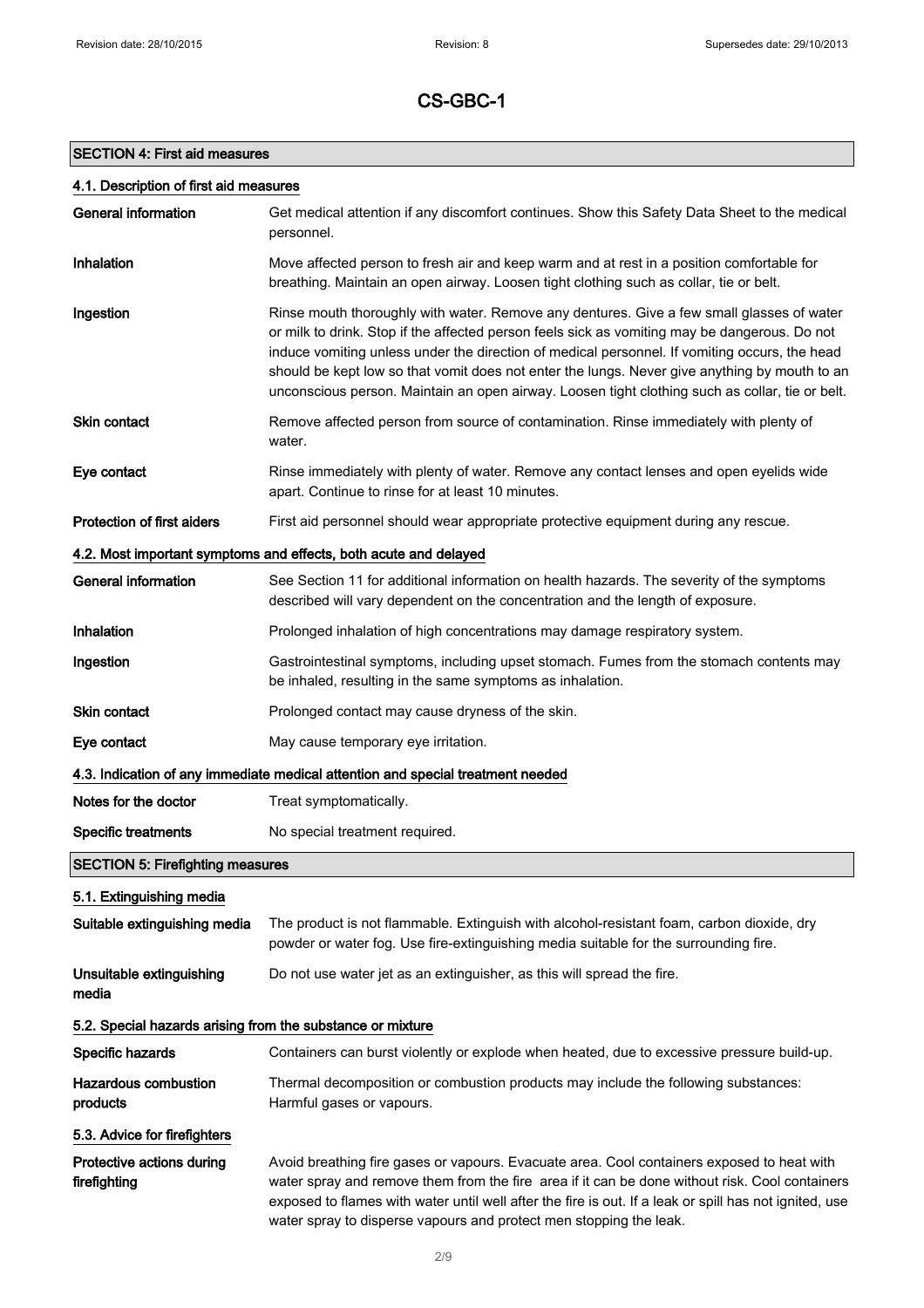Special protective equipment for firefighters Wear positive-pressure self-contained breathing apparatus (SCBA) and appropriate protective clothing. Firefighter's clothing conforming to European standard EN469 (including helmets, protective boots and gloves) will provide a basic level of protection for chemical incidents.

#### SECTION 6: Accidental release measures

#### 6.1. Personal precautions, protective equipment and emergency procedures

**Personal precautions** No action shall be taken without appropriate training or involving any personal risk. Keep unnecessary and unprotected personnel away from the spillage. Wear protective clothing as described in Section 8 of this safety data sheet. Follow precautions for safe handling described in this safety data sheet. Wash thoroughly after dealing with a spillage.

#### 6.2. Environmental precautions

Environmental precautions Avoid discharge to the aquatic environment. Large Spillages: Inform the relevant authorities if environmental pollution occurs (sewers, waterways, soil or air).

#### 6.3. Methods and material for containment and cleaning up

Methods for cleaning up Wear protective clothing as described in Section 8 of this safety data sheet. Clear up spills immediately and dispose of waste safely. Reuse or recycle products wherever possible. Small Spillages: If the product is soluble in water, dilute the spillage with water and mop it up. Alternatively, or if it is not water-soluble, absorb the spillage with an inert, dry material and place it in a suitable waste disposal container. Large Spillages: If leakage cannot be stopped, evacuate area. Flush spilled material into an effluent treatment plant, or proceed as follows. Contain and absorb spillage with sand, earth or other non-combustible material. Place waste in labelled, sealed containers. Flush contaminated area with plenty of water. Wash thoroughly after dealing with a spillage. Dispose of waste to licensed waste disposal site in accordance with the requirements of the local Waste Disposal Authority.

#### 6.4. Reference to other sections

Reference to other sections For personal protection, see Section 8.

#### SECTION 7: Handling and storage

#### 7.1. Precautions for safe handling

| Usage precautions                                                 | Read and follow manufacturer's recommendations. Wear protective clothing as described in<br>Section 8 of this safety data sheet. Keep away from food, drink and animal feeding stuffs.<br>Handle all packages and containers carefully to minimise spills. Keep container tightly sealed<br>when not in use. Avoid the formation of mists. |  |
|-------------------------------------------------------------------|--------------------------------------------------------------------------------------------------------------------------------------------------------------------------------------------------------------------------------------------------------------------------------------------------------------------------------------------|--|
| Advice on general<br>occupational hygiene                         | Wash promptly if skin becomes contaminated. Take off contaminated clothing. Wash<br>contaminated clothing before reuse. Do not eat, drink or smoke when using this product.<br>Wash at the end of each work shift and before eating, smoking and using the toilet. Change<br>work clothing daily before leaving workplace.                 |  |
| 7.2. Conditions for safe storage, including any incompatibilities |                                                                                                                                                                                                                                                                                                                                            |  |
| Storage precautions                                               | Store in accordance with local regulations. Store in a cool and well-ventilated place. Do not<br>store near heat sources or expose to high temperatures. Protect from freezing and direct<br>sunlight.                                                                                                                                     |  |
| Storage class                                                     | Unspecified storage.                                                                                                                                                                                                                                                                                                                       |  |
| 7.3. Specific end use(s)                                          |                                                                                                                                                                                                                                                                                                                                            |  |
| Specific end use(s)                                               | The identified uses for this product are detailed in Section 1.2.                                                                                                                                                                                                                                                                          |  |
| <b>SECTION 8: Exposure Controls/personal protection</b>           |                                                                                                                                                                                                                                                                                                                                            |  |

#### 8.1. Control parameters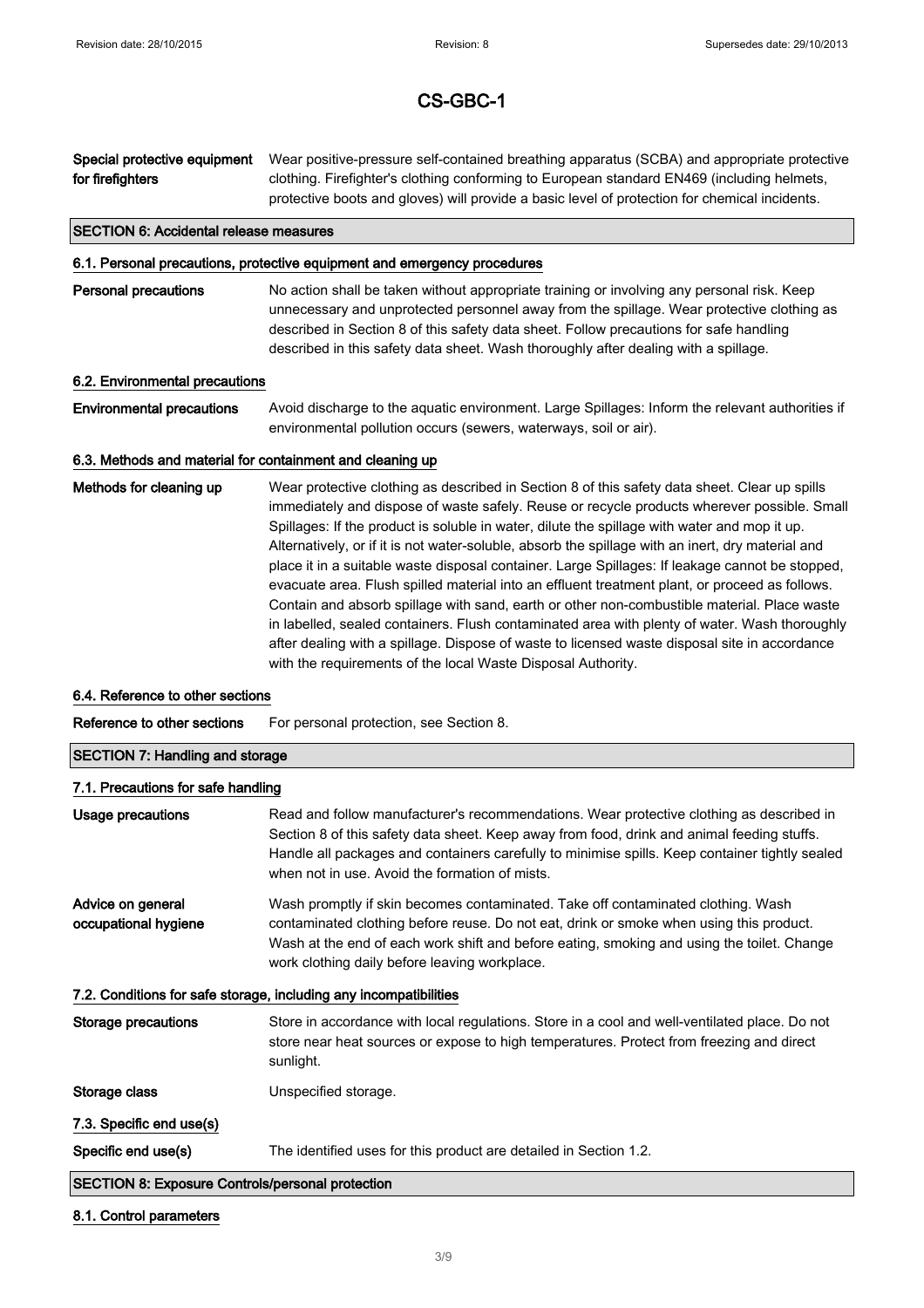Ingredient comments No exposure limits known for ingredient(s).

### 8.2. Exposure controls

### Protective equipment



| Appropriate engineering<br>controls | Provide adequate ventilation. Good general ventilation should be adequate to control worker<br>exposure to airborne contaminants.                                                                                                                                                                                                                                                                                                                                                                                                                                                                                                                                      |
|-------------------------------------|------------------------------------------------------------------------------------------------------------------------------------------------------------------------------------------------------------------------------------------------------------------------------------------------------------------------------------------------------------------------------------------------------------------------------------------------------------------------------------------------------------------------------------------------------------------------------------------------------------------------------------------------------------------------|
| Eye/face protection                 | Eyewear complying with an approved standard should be worn if a risk assessment indicates<br>eye contact is possible. Personal protective equipment for eye and face protection should<br>comply with European Standard EN166. The following protection should be worn: Chemical<br>splash goggles.                                                                                                                                                                                                                                                                                                                                                                    |
| Hand protection                     | Chemical-resistant, impervious gloves complying with an approved standard should be worn if<br>a risk assessment indicates skin contact is possible. The most suitable glove should be<br>chosen in consultation with the glove supplier/manufacturer, who can provide information<br>about the breakthrough time of the glove material. To protect hands from chemicals, gloves<br>should comply with European Standard EN374. Considering the data specified by the glove<br>manufacturer, check during use that the gloves are retaining their protective properties and<br>change them as soon as any deterioration is detected. Frequent changes are recommended. |
| Other skin and body<br>protection   | Appropriate footwear and additional protective clothing complying with an approved standard<br>should be worn if a risk assessment indicates skin contamination is possible.                                                                                                                                                                                                                                                                                                                                                                                                                                                                                           |
| Hygiene measures                    | Provide eyewash station and safety shower. Contaminated work clothing should not be<br>allowed out of the workplace. Wash contaminated clothing before reuse. Clean equipment<br>and the work area every day. Good personal hygiene procedures should be implemented.<br>Wash at the end of each work shift and before eating, smoking and using the toilet. When<br>using do not eat, drink or smoke.                                                                                                                                                                                                                                                                 |
| <b>Respiratory protection</b>       | Respiratory protection complying with an approved standard should be worn if a risk                                                                                                                                                                                                                                                                                                                                                                                                                                                                                                                                                                                    |

assessment indicates inhalation of contaminants is possible. Provide adequate ventilation.

Large Spillages: If ventilation is inadequate, suitable respiratory protection must be worn.

Environmental exposure controls Not regarded as dangerous for the environment.

#### SECTION 9: Physical and Chemical Properties

#### 9.1. Information on basic physical and chemical properties

| Appearance                      | Liquid.                                |
|---------------------------------|----------------------------------------|
| Colour                          | Colourless.                            |
| Odour                           | Odourless.                             |
| Odour threshold                 | Not available.                         |
| рH                              | pH (diluted solution): 8.5-11.0 50 g/l |
| Melting point                   | $0^{\circ}$ C                          |
| Initial boiling point and range | $135 - 153^{\circ}$ C                  |
| Flash point                     | $>100^{\circ}$ C                       |
| <b>Evaporation rate</b>         | Not available.                         |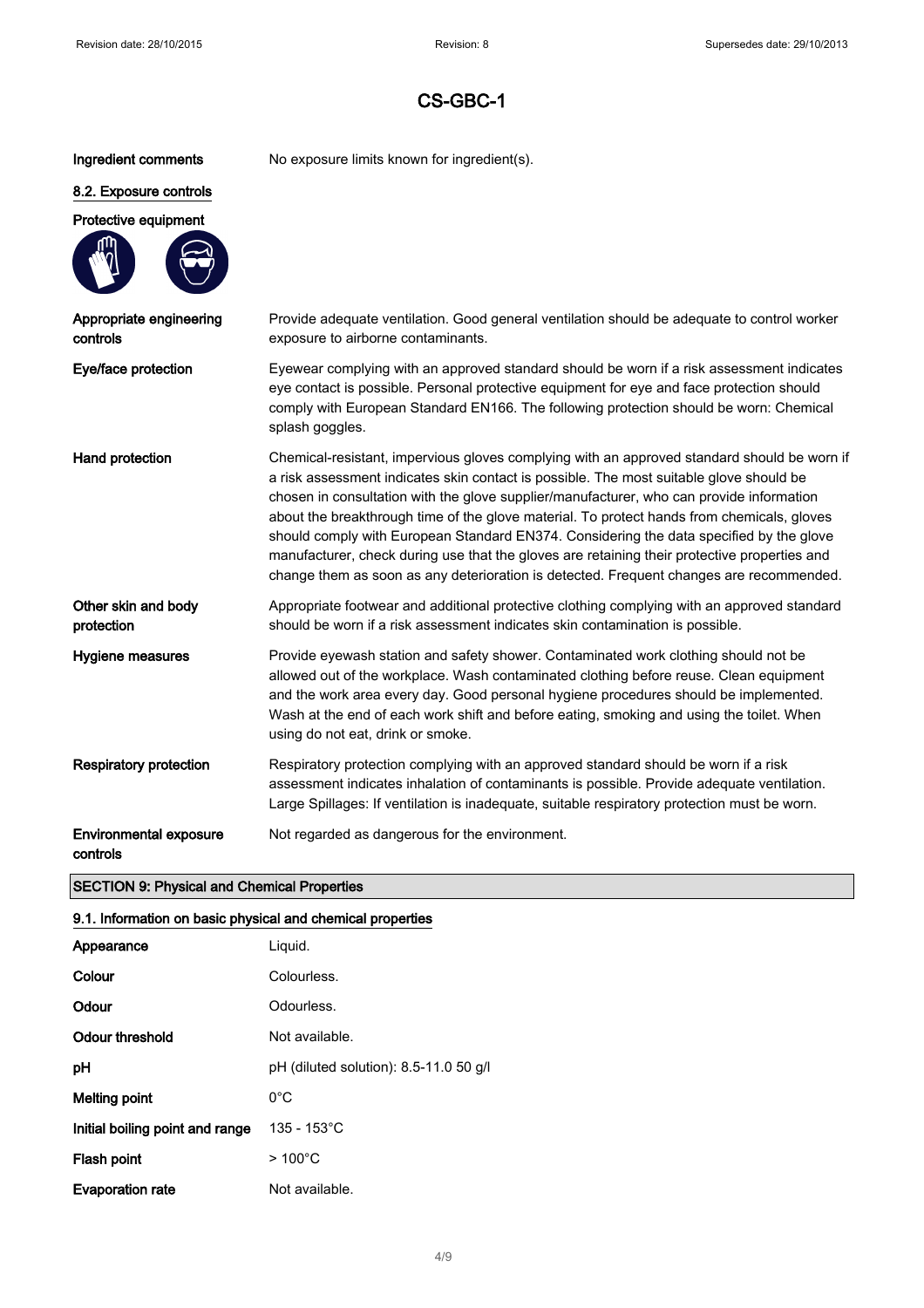| Upper/lower flammability or<br>explosive limits             | Not available.                                                                                                                                                          |  |  |
|-------------------------------------------------------------|-------------------------------------------------------------------------------------------------------------------------------------------------------------------------|--|--|
| Vapour pressure                                             | 10-41 mm Hg @ 20°C                                                                                                                                                      |  |  |
| Vapour density                                              | Not available.                                                                                                                                                          |  |  |
| <b>Relative density</b>                                     | Not available.                                                                                                                                                          |  |  |
| <b>Bulk density</b>                                         | 1480 - 1580 kg/m <sup>3</sup>                                                                                                                                           |  |  |
| Solubility(ies)                                             | Soluble in water.                                                                                                                                                       |  |  |
| <b>Partition coefficient</b>                                | log Pow: < 0                                                                                                                                                            |  |  |
| Auto-ignition temperature                                   | Not available.                                                                                                                                                          |  |  |
| <b>Decomposition Temperature</b>                            | $360^{\circ}$ C                                                                                                                                                         |  |  |
| <b>Viscosity</b>                                            | Not applicable.                                                                                                                                                         |  |  |
| <b>Explosive properties</b>                                 | Not considered to be explosive.                                                                                                                                         |  |  |
| <b>Oxidising properties</b>                                 | Does not meet the criteria for classification as oxidising.                                                                                                             |  |  |
| 9.2. Other information                                      |                                                                                                                                                                         |  |  |
| Other information                                           | None.                                                                                                                                                                   |  |  |
| <b>SECTION 10: Stability and reactivity</b>                 |                                                                                                                                                                         |  |  |
| 10.1. Reactivity                                            |                                                                                                                                                                         |  |  |
| Reactivity                                                  | There are no known reactivity hazards associated with this product.                                                                                                     |  |  |
| 10.2. Chemical stability                                    |                                                                                                                                                                         |  |  |
| <b>Stability</b>                                            | Stable at normal ambient temperatures and when used as recommended. Stable under the<br>prescribed storage conditions.                                                  |  |  |
| 10.3. Possibility of hazardous reactions                    |                                                                                                                                                                         |  |  |
| Possibility of hazardous<br>reactions                       | No potentially hazardous reactions known.                                                                                                                               |  |  |
| 10.4. Conditions to avoid                                   |                                                                                                                                                                         |  |  |
| Conditions to avoid                                         | Avoid excessive heat for prolonged periods of time.                                                                                                                     |  |  |
| 10.5. Incompatible materials                                |                                                                                                                                                                         |  |  |
| Materials to avoid                                          | Strong oxidising agents. Strong acids.                                                                                                                                  |  |  |
|                                                             | 10.6. Hazardous decomposition products                                                                                                                                  |  |  |
| Hazardous decomposition<br>products                         | Does not decompose when used and stored as recommended. Thermal decomposition or<br>combustion products may include the following substances: Harmful gases or vapours. |  |  |
| <b>SECTION 11: Toxicological information</b>                |                                                                                                                                                                         |  |  |
| 11.1. Information on toxicological effects                  |                                                                                                                                                                         |  |  |
| <b>Toxicological effects</b>                                | Not regarded as a health hazard under current legislation.                                                                                                              |  |  |
| Acute toxicity - oral<br>Notes (oral LD <sub>50</sub> )     | LD <sub>50</sub> 5500 mg/kg, Oral, Mouse Based on available data the classification criteria are not met.                                                               |  |  |
| Acute toxicity - dermal<br>Notes (dermal LD <sub>50</sub> ) | LD <sub>50</sub> > 2000 mg/kg, Dermal, Rat Based on available data the classification criteria are not met.                                                             |  |  |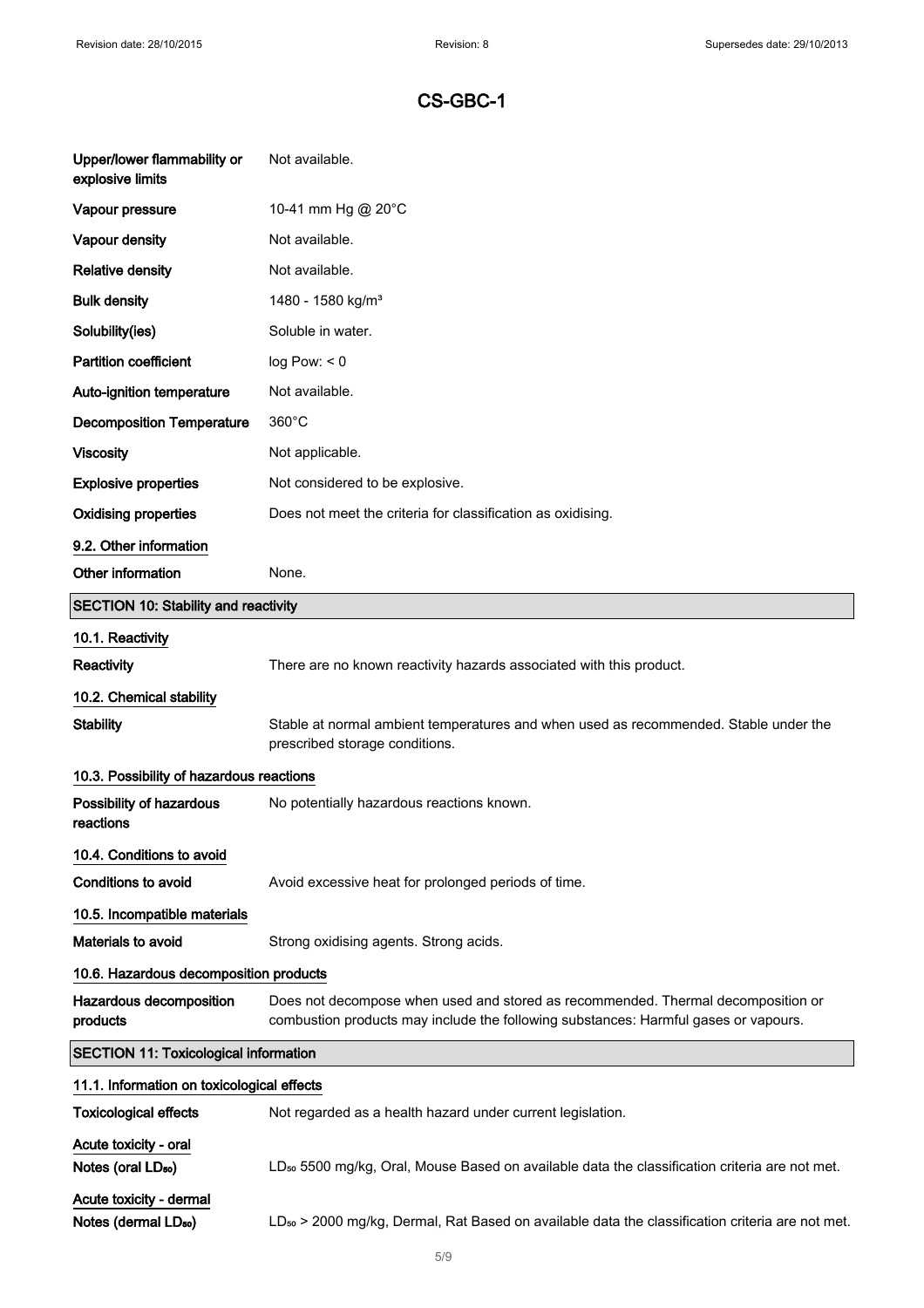| Acute toxicity - inhalation<br>Notes (inhalation LC <sub>50</sub> )  | LC <sub>50</sub> > 0.67 mg/l, Inhalation, Rat Based on available data the classification criteria are not met.                                       |
|----------------------------------------------------------------------|------------------------------------------------------------------------------------------------------------------------------------------------------|
| Skin corrosion/irritation<br>Animal data                             | Based on available data the classification criteria are not met.                                                                                     |
| Serious eye damage/irritation<br>Serious eye damage/irritation       | Based on available data the classification criteria are not met.                                                                                     |
| <b>Respiratory sensitisation</b><br><b>Respiratory sensitisation</b> | Based on available data the classification criteria are not met.                                                                                     |
| Skin sensitisation<br><b>Skin sensitisation</b>                      | Based on available data the classification criteria are not met.                                                                                     |
| Germ cell mutagenicity<br>Genotoxicity - in vitro                    | Based on available data the classification criteria are not met.                                                                                     |
| Carcinogenicity<br>Carcinogenicity                                   | Based on available data the classification criteria are not met.                                                                                     |
| <b>IARC</b> carcinogenicity                                          | None of the ingredients are listed or exempt.                                                                                                        |
| <b>Reproductive toxicity</b><br>Reproductive toxicity - fertility    | Based on available data the classification criteria are not met.                                                                                     |
| Reproductive toxicity -<br>development                               | Based on available data the classification criteria are not met.                                                                                     |
| Specific target organ toxicity - single exposure                     |                                                                                                                                                      |
| STOT - single exposure                                               | Not classified as a specific target organ toxicant after a single exposure.                                                                          |
| Specific target organ toxicity - repeated exposure                   |                                                                                                                                                      |
| STOT - repeated exposure                                             | Not classified as a specific target organ toxicant after repeated exposure.                                                                          |
| <b>Aspiration hazard</b><br><b>Aspiration hazard</b>                 | Based on available data the classification criteria are not met.                                                                                     |
| <b>General information</b>                                           | No specific health hazards known. The severity of the symptoms described will vary<br>dependent on the concentration and the length of exposure.     |
| Inhalation                                                           | Prolonged inhalation of high concentrations may damage respiratory system.                                                                           |
| Ingestion                                                            | Gastrointestinal symptoms, including upset stomach. Fumes from the stomach contents may<br>be inhaled, resulting in the same symptoms as inhalation. |
| Skin contact                                                         | Prolonged contact may cause dryness of the skin.                                                                                                     |
| Eye contact                                                          | May cause temporary eye irritation.                                                                                                                  |
| Route of entry                                                       | Ingestion Inhalation Skin and/or eye contact                                                                                                         |
| <b>Target organs</b>                                                 | No specific target organs known.                                                                                                                     |
| <b>SECTION 12: Ecological Information</b>                            |                                                                                                                                                      |
|                                                                      |                                                                                                                                                      |

Ecotoxicity Not regarded as dangerous for the environment. However, large or frequent spills may have hazardous effects on the environment.

#### 12.1. Toxicity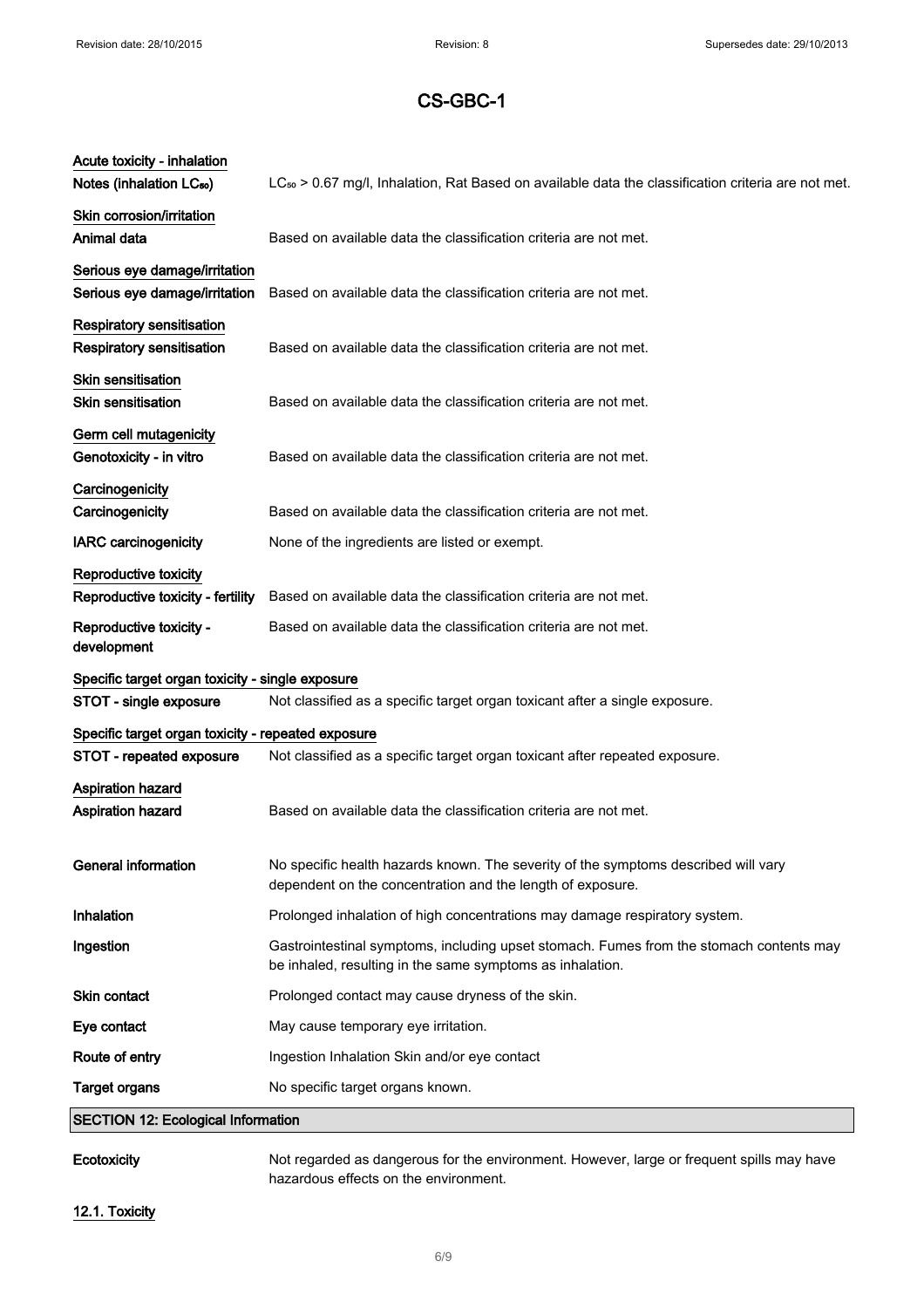| <b>Toxicity</b>                            | Based on available data the classification criteria are not met.                                                                                                                                                                                                                                                                                                                                                              |
|--------------------------------------------|-------------------------------------------------------------------------------------------------------------------------------------------------------------------------------------------------------------------------------------------------------------------------------------------------------------------------------------------------------------------------------------------------------------------------------|
| Acute toxicity - fish                      | LC <sub>50</sub> , 96 hours: 1700 mg/l, Marinewater fish                                                                                                                                                                                                                                                                                                                                                                      |
| Acute toxicity - aquatic plants            | EC <sub>50</sub> , 72 hours: 3400 mg/l, Skeletonema costatum                                                                                                                                                                                                                                                                                                                                                                  |
| 12.2. Persistence and degradability        |                                                                                                                                                                                                                                                                                                                                                                                                                               |
|                                            | Persistence and degradability The product is biodegradable.                                                                                                                                                                                                                                                                                                                                                                   |
| 12.3. Bioaccumulative potential            |                                                                                                                                                                                                                                                                                                                                                                                                                               |
| <b>Bioaccumulative potential</b>           | The product does not contain any substances expected to be bioaccumulating.                                                                                                                                                                                                                                                                                                                                                   |
| <b>Partition coefficient</b>               | log Pow: < 0                                                                                                                                                                                                                                                                                                                                                                                                                  |
| 12.4. Mobility in soil                     |                                                                                                                                                                                                                                                                                                                                                                                                                               |
| <b>Mobility</b>                            | The product is water-soluble and may spread in water systems.                                                                                                                                                                                                                                                                                                                                                                 |
| 12.5. Results of PBT and vPvB assessment   |                                                                                                                                                                                                                                                                                                                                                                                                                               |
| Results of PBT and vPvB<br>assessment      | This product does not contain any substances classified as PBT or vPvB.                                                                                                                                                                                                                                                                                                                                                       |
| 12.6. Other adverse effects                |                                                                                                                                                                                                                                                                                                                                                                                                                               |
| Other adverse effects                      | None known.                                                                                                                                                                                                                                                                                                                                                                                                                   |
| <b>SECTION 13: Disposal considerations</b> |                                                                                                                                                                                                                                                                                                                                                                                                                               |
|                                            |                                                                                                                                                                                                                                                                                                                                                                                                                               |
| 13.1. Waste treatment methods              |                                                                                                                                                                                                                                                                                                                                                                                                                               |
| <b>General information</b>                 | The generation of waste should be minimised or avoided wherever possible. Reuse or recycle<br>products wherever possible. This material and its container must be disposed of in a safe<br>way. Disposal of this product, process solutions, residues and by-products should at all times<br>comply with the requirements of environmental protection and waste disposal legislation and<br>any local authority requirements. |
| <b>Disposal methods</b>                    | Dispose of surplus products and those that cannot be recycled via a licensed waste disposal<br>contractor. Waste packaging should be collected for reuse or recycling. Incineration or landfill<br>should only be considered when recycling is not feasible. Waste should not be disposed of<br>untreated to the sewer unless fully compliant with the requirements of the local water<br>authority.                          |
| <b>SECTION 14: Transport information</b>   |                                                                                                                                                                                                                                                                                                                                                                                                                               |
| General                                    | The product is not covered by international regulations on the transport of dangerous goods<br>(IMDG, IATA, ADR/RID).                                                                                                                                                                                                                                                                                                         |
| 14.1. UN number                            |                                                                                                                                                                                                                                                                                                                                                                                                                               |
| Not applicable.                            |                                                                                                                                                                                                                                                                                                                                                                                                                               |

Not applicable.

### 14.3. Transport hazard class(es)

No transport warning sign required.

### 14.4. Packing group

Not applicable.

#### 14.5. Environmental hazards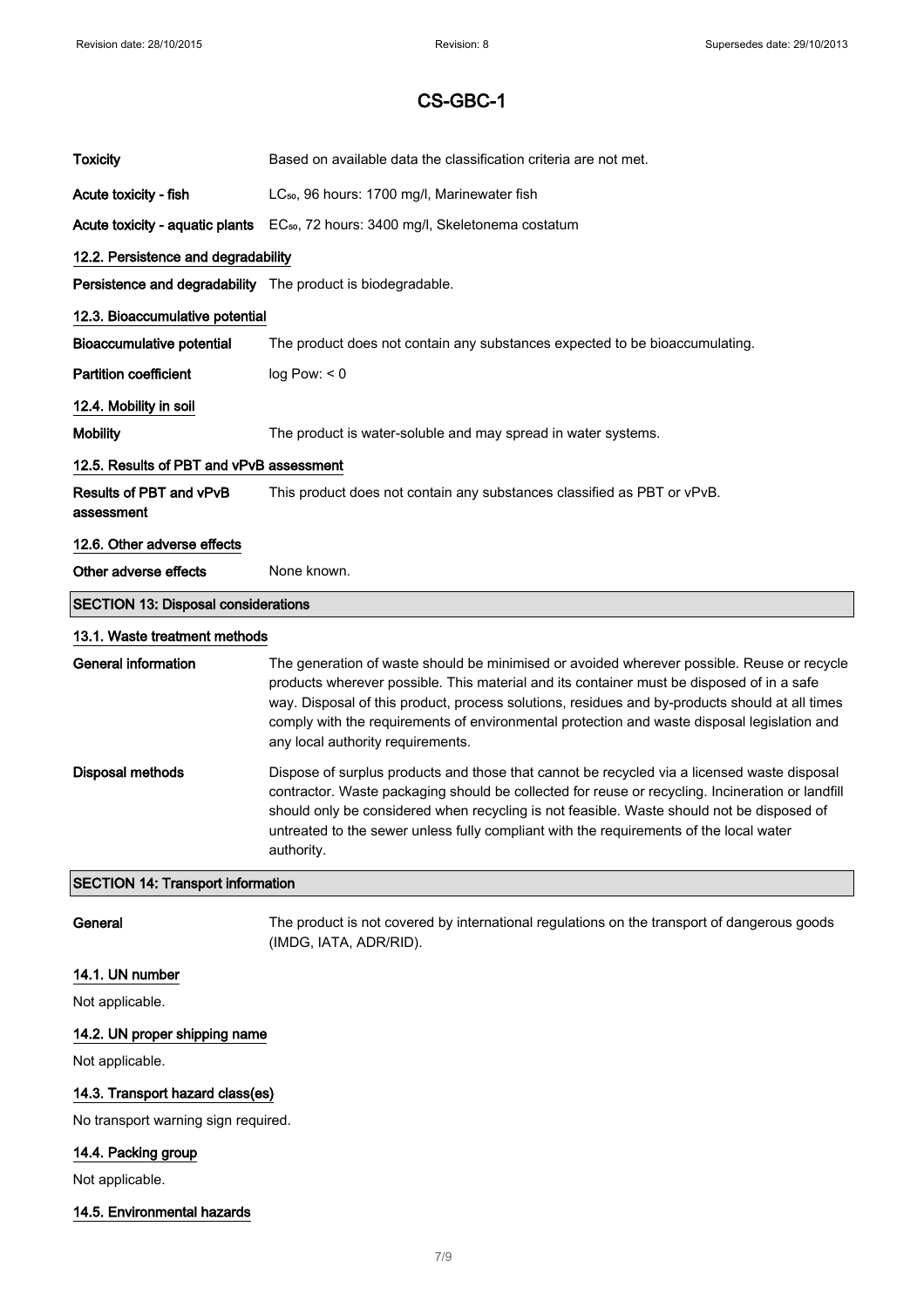#### Environmentally hazardous substance/marine pollutant

No.

#### 14.6. Special precautions for user

Not applicable.

#### 14.7. Transport in bulk according to Annex II of MARPOL73/78 and the IBC Code

Transport in bulk according to Not applicable. Annex II of MARPOL 73/78 and the IBC Code

#### SECTION 15: Regulatory information

| 15.1. Safety, health and environmental regulations/legislation specific for the substance or mixture |                                                                                                                                                                                                                                                                                                                                                                                                                                                                                                                                                                    |  |
|------------------------------------------------------------------------------------------------------|--------------------------------------------------------------------------------------------------------------------------------------------------------------------------------------------------------------------------------------------------------------------------------------------------------------------------------------------------------------------------------------------------------------------------------------------------------------------------------------------------------------------------------------------------------------------|--|
| <b>National regulations</b>                                                                          | Health and Safety at Work etc. Act 1974 (as amended).<br>The Chemicals (Hazard Information and Packaging for Supply) Regulations 2009 (SI 2009<br>No. 716).<br>The Carriage of Dangerous Goods and Use of Transportable Pressure Equipment<br>Regulations 2009 (SI 2009 No. 1348) (as amended) ["CDG 2009"].<br>EH40/2005 Workplace exposure limits.                                                                                                                                                                                                               |  |
| EU legislation                                                                                       | Regulation (EC) No 1907/2006 of the European Parliament and of the Council of 18<br>December 2006 concerning the Registration, Evaluation, Authorisation and Restriction of<br>Chemicals (REACH) (as amended).<br>Commission Regulation (EU) No 453/2010 of 20 May 2010.<br>Regulation (EC) No 1272/2008 of the European Parliament and of the Council of 16<br>December 2008 on classification, labelling and packaging of substances and mixtures (as<br>amended).<br>Dangerous Preparations Directive 1999/45/EC.<br>Dangerous Substances Directive 67/548/EEC. |  |
| <b>Authorisations (Title VII</b><br><b>Regulation 1907/2006)</b>                                     | No specific authorisations are known for this product.                                                                                                                                                                                                                                                                                                                                                                                                                                                                                                             |  |
| <b>Restrictions (Title VIII</b><br><b>Regulation 1907/2006)</b>                                      | No specific restrictions on use are known for this product.                                                                                                                                                                                                                                                                                                                                                                                                                                                                                                        |  |

#### 15.2. Chemical safety assessment

No chemical safety assessment has been carried out.

#### SECTION 16: Other information

| Abbreviations and acronyms<br>used in the safety data sheet | EC <sub>50</sub> : 50% of maximal Effective Concentration.<br>$LC_{50}$ : Lethal Concentration to 50 % of a test population.<br>$LD_{50}$ : Lethal Dose to 50% of a test population (Median Lethal Dose).<br>PBT: Persistent. Bioaccumulative and Toxic substance.<br>vPvB: Very Persistent and Very Bioaccumulative. |
|-------------------------------------------------------------|-----------------------------------------------------------------------------------------------------------------------------------------------------------------------------------------------------------------------------------------------------------------------------------------------------------------------|
| <b>Training advice</b>                                      | Read and follow manufacturer's recommendations. Only trained personnel should use this<br>material.                                                                                                                                                                                                                   |
| <b>Revision date</b>                                        | 28/10/2015                                                                                                                                                                                                                                                                                                            |
| Revision                                                    | 8                                                                                                                                                                                                                                                                                                                     |
| Supersedes date                                             | 29/10/2013                                                                                                                                                                                                                                                                                                            |
| <b>SDS number</b>                                           | 3781                                                                                                                                                                                                                                                                                                                  |